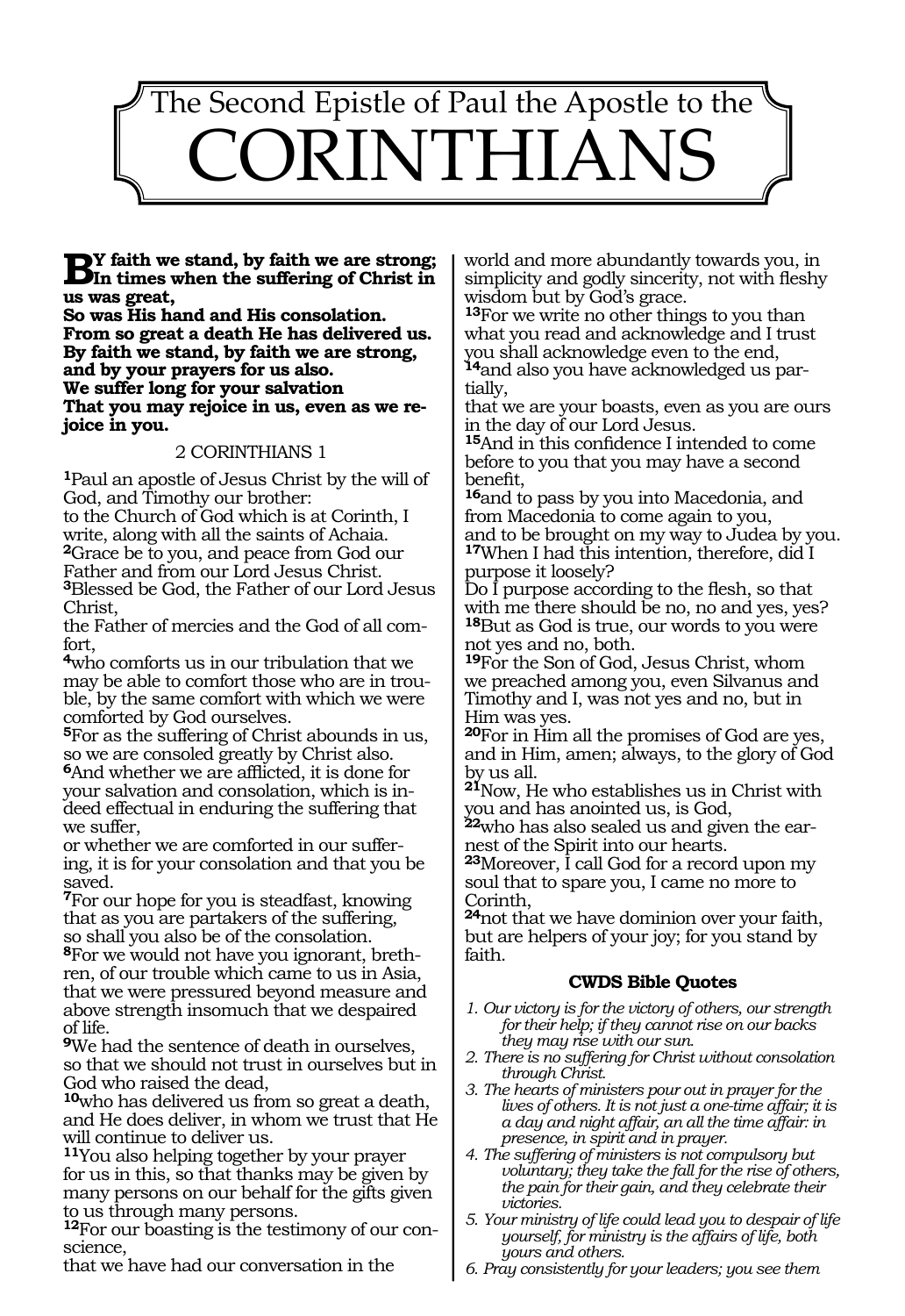*going, but you do not know how they are going, what they are going through, or even if they are going through.*

- *7. You know, when you do not know how you are alive that it is not you, you are happy to be known by God who raises the dead.*
- *8. Ministry can bring you so low that the fact that you are alive is a resurrection miracle.*
- *9. To be sincere in faith and humble in your ways signifies wisdom in conduct and readiness for ministry.*
- *10. Plan with full assurance of the outcome and with all confidence; Christ eliminated all elements of doubt when He settled all the promises of God on the cross.*
- *11. It is finished, means it cannot be terminated, aborted, undone, outdone or reversed; the promises of God are yes and amen and it cannot be otherwise.*
- *12. When it comes to our promises in God and our anointing, place and position, there is no room or window for doubt, for the Spirit of God occupies the full house as our guarantee.*
- *13. Our deal as Christians is signed in blood, sealed by God the Father and guaranteed by the Holy Spirit whom He gives to us as our assurance.*

### **PRAYER POINTS**

- My Lord Jesus, I run after You; I lay it all down so this generation and beyond may enter into Your work on the cross. Amen.
- By the Holy Spirit and fire, I speak comfort and divine consolation to every believer who is currently suffering because they choose to live righteous, in the name of Jesus.
- Holy Spirit, baptize every believer with the spirit of prayer and the power to express love through prayer, in the name of Jesus.
- In the name of the Lord Jesus, I speak life, grace, peace, strength, divine help and abundance to every minister in the body of Christ. Amen.
- Father God, as Your ministers pour out their life for the lives of others, pour Your life into them. Amen.

#### **He causes us to triumph; to triumph in Christ always.**

**Thanks be to God, thanks be to God! We are a sweet savor of Christ to God in those who perish and those who are saved. Thanks be to God, thanks be to God! Yet, with many tears to you I wrote; I was partly grieved by one, but I forgive him now.**

**For your sakes I forgave in the person of Christ.**

**Lest we give Satan an advantage, let us be wise,**

#### **For we are not ignorant of the devil's devise.**

### 2 CORINTHIANS 2

**<sup>1</sup>**But I have determined this with myself, that I would not come again in sorrow;

**<sup>2</sup>**for if I make you sorry, who is he who makes me glad but the one whom I make sorry? **<sup>3</sup>**And I wrote this to you, lest when I came I should have sorrow from them of whom I ought to rejoice,

having confidence in you all that my joy is your joy.

**<sup>4</sup>**For out of much affliction and anguish of heart I wrote with many tears.

Not that you should be grieved by it, but that you may know the love I have for you

more abundantly. **<sup>5</sup>**But if any have caused grief, he has not grieved me, but partially,

that I may not charge you excessively. **<sup>6</sup>**The punishment which was inflicted by many persons is sufficient for the guilty person,

**<sup>7</sup>**so that on the contrary you ought rather to forgive him lest that person is overcome by too much sorrow.

**<sup>8</sup>**Therefore I beseech you, that you confirm your love towards him;

**<sup>9</sup>**for to this purpose I wrote, that I may have proof of you, to see if you would be obedient in all things.

**10**To whom you forgive anything, I forgive likewise;

and to whom I forgive anything, I forgive for your sake;

I forgive it for your sake in the person of Christ,

**<sup>11</sup>**lest Satan should get an advantage of us by this;

for we are not ignorant of any of his devises. **<sup>12</sup>**Furthermore, when I came to Troas to

preach the gospel of Christ, a door was opened to me of the Lord,

**<sup>13</sup>**yet I had no rest in my spirit because I did not find my brother Titus there.

But departing from them, I went into Macedo- nia from there.

**<sup>14</sup>**Now thanks be to God who always causes us to triumph in Christ,

and uses us to make the savor of His knowl- edge known in every place.

**<sup>15</sup>**For we are a sweet aroma of Christ unto God, both in those who are saved and those who perish.

**<sup>16</sup>**To one we are the aroma of death to death, to the other we are the aroma of life to life. And who is sufficient for these things?

**<sup>17</sup>**For we are not as many who corrupt the word of God, but rather speak with sincerity, and as of God, in the sight of God in Christ.

- *1. A leader cannot afford to allow his pain to cause him to divide what the Lord has suffered inexpressible pain to unite.*
- *2. It is natural for the brethren to share the pain of their leader; it is a distraction for the leader to allow his pain to divert attention from the cross.*
- *3. Love isolates offenses, but does not isolate offenders, instead it confronts, forgives and comforts to repentance and restoration.*
- *4. Mistakes and misdeeds may be as a result of a messed up life; it calls for reaffirmation of love, not retribution and animosity towards the offenders.*
- *5. You cannot disobey your leader in order to defend*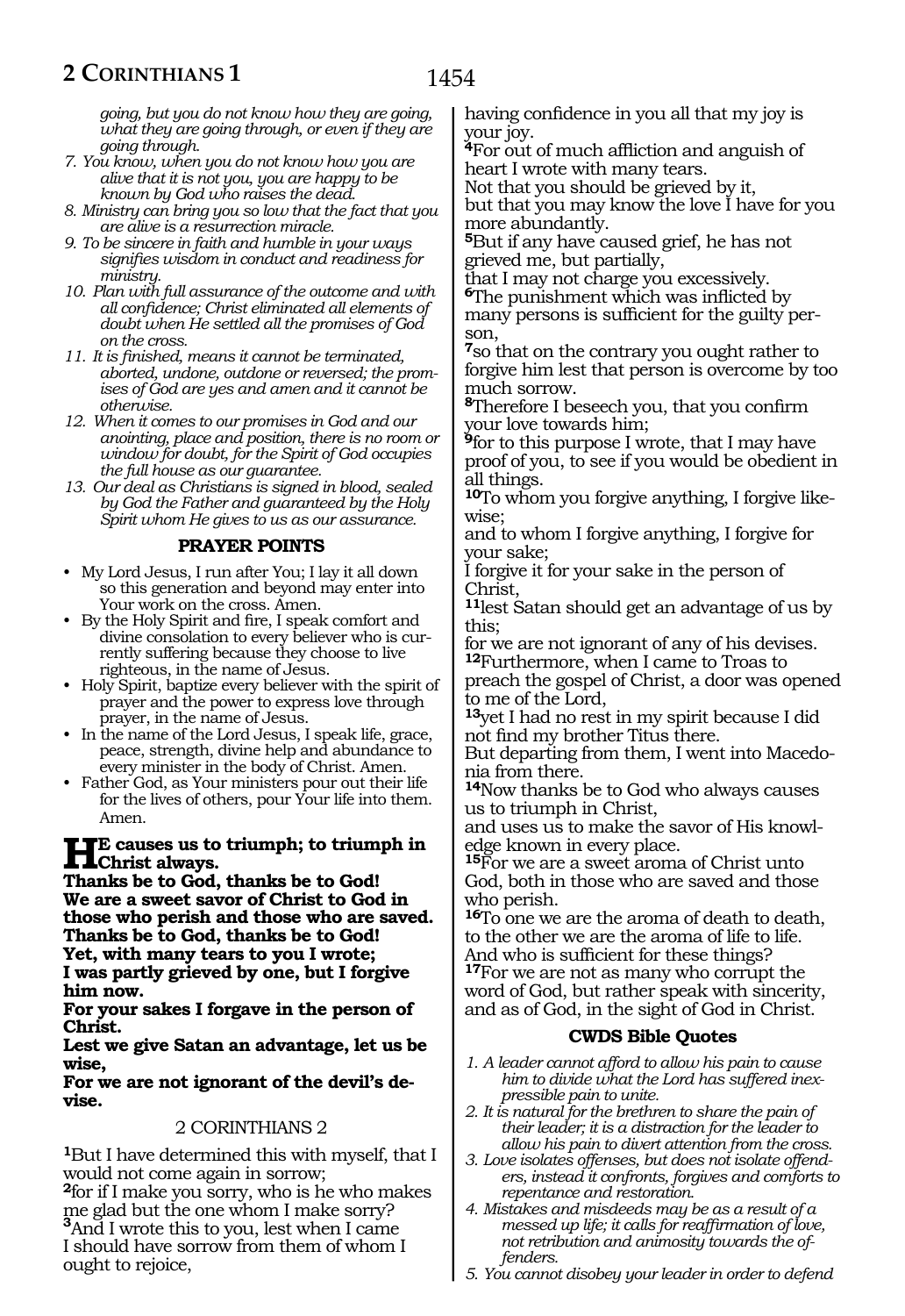*them, for then your defense would change to disrespect, disregard and dishonor and you would lose your defense.*

- *6. Unforgiveness in a good cause is still unforgiveness; it corrupts the cause and opens the door for the enemy.*
- *7. Forgiveness is a lifestyle and has no exception or exclusion; anything else gives the devil the driving seat to do things his way and in his style.*
- *8. Vigilance against the enemy with ignorance of his methods is simplicity; it is the semblance of a closed door with broken walls.*
- *9. Be decisive about the word of God and the Spirit of truth, for the devil is divisive and is always looking for an opening.*
- *10. You will never fear the test, but you will faith it if you know the test has already failed at the cross and you are triumphant in the Lord.*
- *11. Your faith in the Hand leading you is the failure of every band against you; the Lord leads you to triumph consistently and continually.*
- *12. Surrendered vessels make the earth smell good; they are heaven's fragrance dispenser spreading Christ and dispelling the stench of death.*
- *13. The stench of death does not smell so bad to unbelievers until the fragrance of Christ is dispersed by the saints creating a distinct contrast.*

### **PRAYER POINTS**

- Most High and holy Father, clothe every minister with the consciousness of the greater purpose that supersedes their personal problems; let them lay it all down for the cross. Amen.
- By the power in the blood of Jesus, I subdue every high thing in me that exalts itself against the knowledge of Christ. Amen.
- Power to quash and isolate offenses, but to love the offender, fall upon believers today, in the name of Jesus.
- My Lord Jesus, I release grace over everyone who has offended me; I speak peace to every storm in their life. Amen.
- Power to walk without offense, fall upon believers today, in the name of Jesus. Amen.

# **A most glorious ministry, a most glori- ous call,**

#### **Greater than the glory that shone from Moses' face.**

**Not written on stone but in our fleshy hearts**

**With the Spirit of God, that cannot be erased.**

**Remove the veil and be set free;** 

**Where the Spirit of Christ is, there is liberty.**

#### **Be changed into His image from glory to glory,**

**As like in a glass we behold Him with open face.**

### 2 CORINTHIANS 3

**<sup>1</sup>**Do we begin again to commend ourselves? Or do we need as some others do

epistles of commendation to you, or letters of commendation from you?

**<sup>2</sup>**You are our epistle written in our hearts, known and read of all men;

**<sup>3</sup>**forasmuch as you are clearly declared to be

the epistle of Christ, by our ministry,

written not with ink, but with the Spirit of the living God;

not in tables of stones that can be broken, but in the fleshy tables of the heart.

**<sup>4</sup>**Therefore, we have this confidence through Christ towards God.

**<sup>5</sup>**Not that we are sufficient of ourselves to think too highly of ourselves, but our sufficiency is of God,

**<sup>6</sup>**who has made us able ministers of the new Covenant;

not of the letter, but of the Spirit, for the letter kills but the Spirit gives life.

**<sup>7</sup>**But if the ministering of death that they wrote and engraved in stones was glorious, so much so, that the children of Israel, could not steadfastly look upon Moses' face because

of the glory of his countenance,

which glory was to be done away, **<sup>8</sup>**how shall not the ministering of the Spirit be rather more glorious then?

**<sup>9</sup>**For if the ministering of condemnation was glorious, the ministering of righteousness exceeds this much more in glory.

**<sup>10</sup>**For that which was made glorious has no glory in this respect, by reason of the glory that is more excellent.

**<sup>11</sup>**For if that which is done away is glorious, that which remain is so much more glorious. **<sup>12</sup>**Seeing therefore that we have such hope, we

use great plainness of speech. **<sup>13</sup>**Not as Moses who placed a veil on his face that the children of Israel could not look stead- fastly to the end of that which is abolished,

**<sup>14</sup>**but their minds were blinded.

For the same veil remains to this day when they read the old covenant,

which veil is done away in Christ.

**<sup>15</sup>**Yet, even to this day when they read Moses, the veil is upon their hearts.

**<sup>16</sup>**Nevertheless, when they shall turn to the Lord, the veil shall be taken away.

**<sup>17</sup>**Now the Lord is that Spirit, and where the Spirit of the Lord is, there is liberty.

**<sup>18</sup>**But we all with open face, beholding as in a mirror the Lord's glory,

are changed into the same image, from glory to glory by the Spirit of the Lord.

- *1. It is not the expression of commendation of your works that commends you, but the existence of your commendable works and the confirmation by demonstration of your works.*
- *2. The weakness of our sufficiency is absolute but inconsequential when our sufficiency is resolutely fixed on God's all-sufficiency.*
- *3. You wrest the letter, you rest with the letter; the letter kills. You prize the Spirit, you rise with the Spirit; the Spirit is life.*
- *4. The letter of the law makes you bitter; the spirit of the letter makes you better.*
- *5. Moses entered the Presence to minister the precepts; the precepts were the prefect presentation and projection, but not the representation or*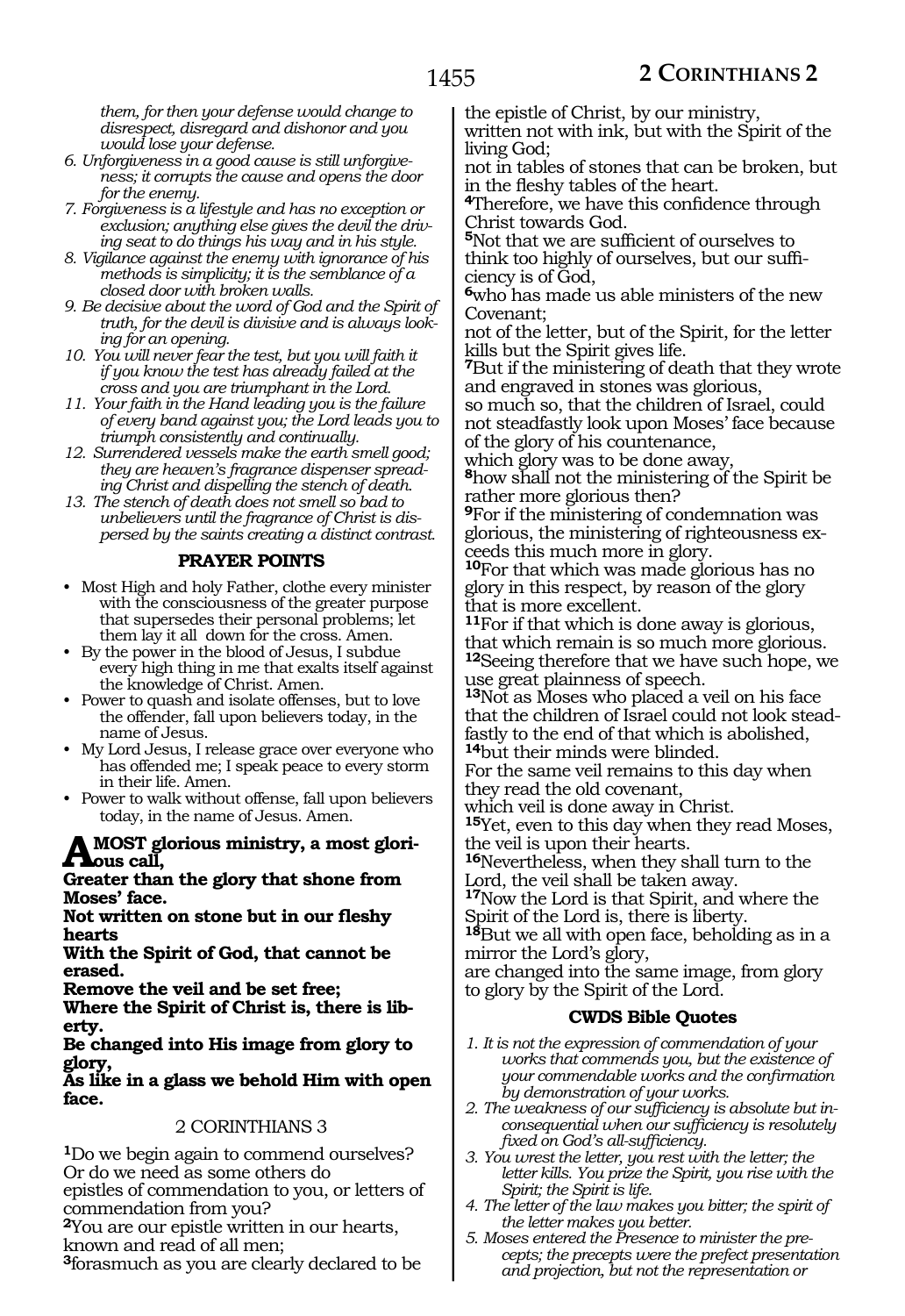*perfection of righteousness.*

- *6. When the Presence enters you, along with the spirit of the precepts, it projects righteousness through you.*
- *7. The ministry of condemnation is glorious but has no continuation and should not result in the contamination of the ministry of righteousness.*
- *8. The glory is veiled but the instrument is revered; as with Moses, so is the reading of the law today; the spirit of the law and its glory is veiled as the letter is revered.*
- *9. Our bondage in life cannot withstand the liberty of Christ. The Spirit of the Lord breaks every chain in the hearts and minds of the people.*
- *10. The Spirit of the Lord is the presence of liberty and the bondage-breaking power projecting from every believer.*
- *11. The Spirit of the Lord in you is not the absence of conflict, situations or trouble, but the presence of control.*
- *12. The glory of the Lord in you is a mirror of your true image and the progression of your possession in Him.*

### **PRAYER POINTS**

- My Father my God, establish the works of my hand, in the name of Jesus.
- King of glory, my strength and my Rock, I am completely insufficient; You are my all-sufficiency. Amen.
- Holy Spirit, I walk in You, live in You and draw life from You; reveal the truth of Your word to me. Amen.
- Righteous Father, I pursue Your presence; I live from the place of Your presence and walk in the revelation of Your word. Amen.
- Holy Spirit, breathe righteousness through me, in the name of Jesus.

# **We have believed and so we must speak; Do you believe, do you believe? So will you tell it? Do you feel compelled**

**to spread it? Be servants for Christ's sake and the sake of the cross,**

**For if the gospel is hid, it is hidden to those who are lost.**

**Day by day the innermost man is renewed, though the outward man fades and perishes away.**

**This affliction when compared to glory is light.**

**The things seen are temporary; we look beyond them to life!**

### 2 CORINTHIANS 4

**1**Therefore, since we have received this ministry,

as we have received mercy, we do not get weary.

**<sup>2</sup>**But we have renounced the hidden things of dishonesty,

not walking in craftiness nor handling God's word deceitfully,

but by manifestation of the truth commending ourselves to every man's conscience in the sight of God.

**<sup>3</sup>**For if our gospel is hidden, it is hidden to

those who are lost,

**<sup>4</sup>**in whom the god of this world has blinded their minds that they do not believe the word, lest the light of the glorious gospel of Christ, who is the image of God divine, should shine on them.

**<sup>5</sup>**For we preach Christ Jesus the Lord and not ourselves.

We ourselves are your servants for Jesus' sake.

**<sup>6</sup>**For God who commanded His light to shine out of darkness, has shone in our hearts, to give the light of the knowledge of God's glory in the face of Jesus Christ.

**<sup>7</sup>**For we have this treasure in vessels made of clay,

that this excellent power may be of God and not of us.

**8**We are troubled on every side, yet not distressed; we are perplexed, but we do not despair,

**<sup>9</sup>**persecuted, but not forsaken, cast down, but not destroyed;

**10**always bearing about in our body the painful dying of Jesus our Lord,

that in our body the life of Jesus may also be made manifest.

**11**For Jesus' sake, we who live are always delivered to death,

that the life of Jesus may be made visible in our mortal flesh,<br><sup>12</sup>so that death works in us, but life in you.

**13**We have the same spirit of faith, as it is written,

"I have believed and therefore I have spoken." We also believe and so we speak.

**<sup>14</sup>**Knowing that He who raised up Jesus shall raise us up by Jesus also and shall present us with you.

**<sup>15</sup>**For all things are for your sakes,

that through the thanksgiving of many, the abundant grace may rebound to God's glory. **<sup>16</sup>**For this cause we do not faint.

Though our outward man perish, the inward man is renewed day by day.

**<sup>17</sup>**For our light affliction, which is but for a moment,

works for us a far more exceeding and eternal weight of glory.

**<sup>18</sup>**While we do not look at the things which are seen, but at the things not seen,

for the things which are seen are temporary, but the things not seen are eternal.

- *1. Right-style evangelism is lifestyle evangelism, for when your works is consistent with your words and your action is consistent with your oration it yields traction.*
- *2. The gospel is revealed to the found to redeem them; it is lost to those who are hopeless and who are so hopelessly lost that even the truth of their salvation cannot reach them.*
- *3. It is not the absence of light that causes people to live in darkness, but the absence of the revela-*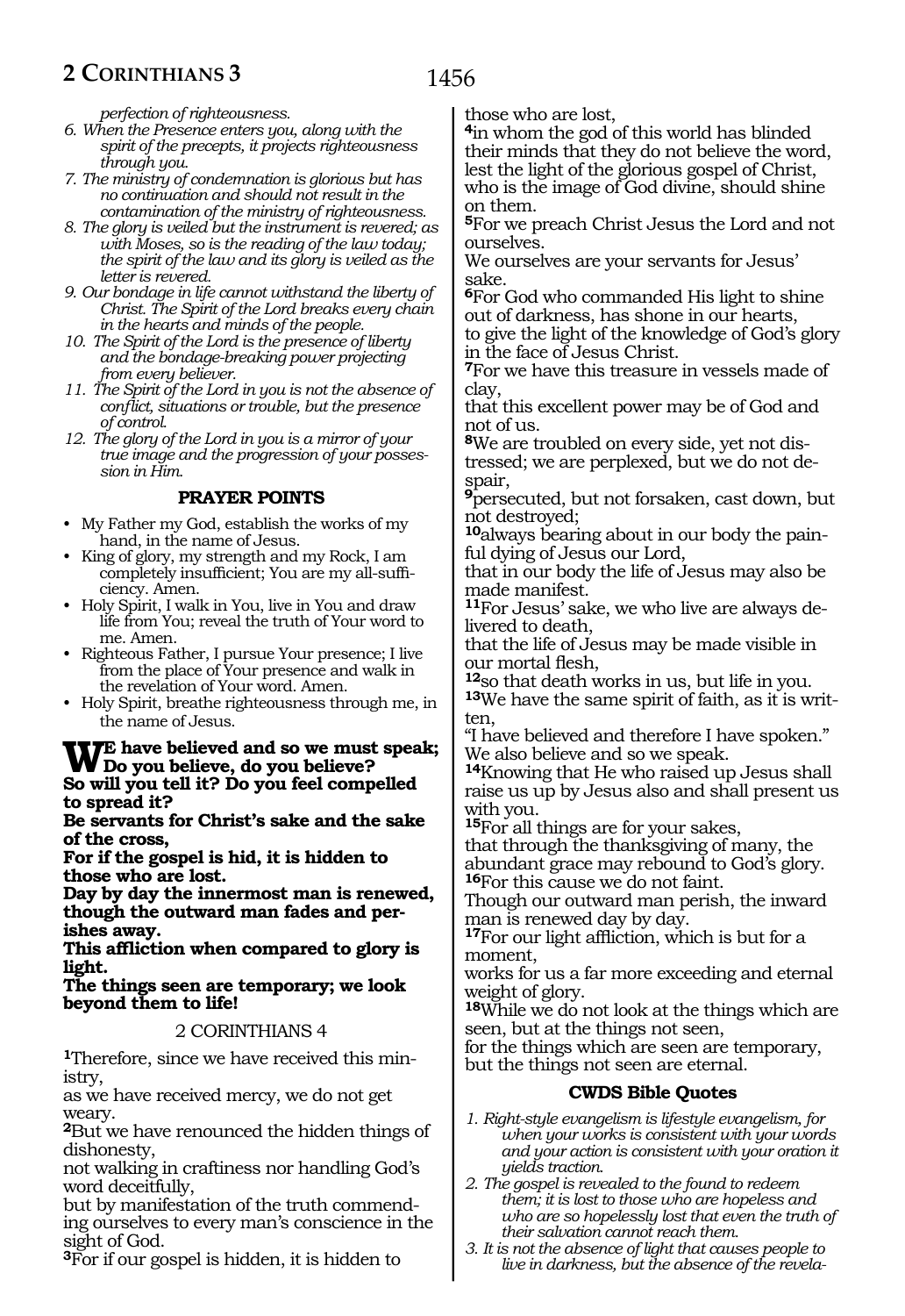*tion of light to them, and the refusal to accept the presentation of life.*

- *4. There is no voluntary resistance of the glorious truth, but great deception by demonic forces to cause blindness to the truth; see beyond the resistance to the power controlling the hearts and minds.*
- *5. The light of Jesus, the glorious image of God, not just shines into this world of darkness but shines out of this world of darkness; it is the light invested in us to outshine the darkness in this world.*
- *6. The treasure in the clay boxes means the power cannot be with the clay boxes, but with the One who placed the treasure in us and who owns both us and the treasure we possess.*
- *7. It is not the pressure we come under that defines us, but the power that undergirds us and who ensures the pressure does not perplex or destroy us.*
- *8. We wear the dying of the Lord Jesus so that we do not project this dying world, but project death to this world and show the life of Jesus.*
- *9. We believe you believe when you speak what you believe and you are not silent about your belief and faith; if you believe speak; the expression of your belief is the activation of your faith.*
- *10. The resurrection of Jesus is the confidence of our hope in the resurrection power and life of Jesus.*
- *11. When you give it all, know that despite all the pain you have all to gain; you cannot lose if the inner boost is above the outer cost.*
- *12. Live and give from the inside out, from the outside may wear thin but the inside will be constantly rebuilding and wears strong(will be renewed) every day.*
- *13. The hardest affliction we face is relatively light compared to His glory which is very weighty; the affliction is momentary, the glory is eternal; affliction originates on earth; glory originates and operates from eternity; affliction may be hardcore but glory is far more and more far reaching.*
- *14. How we look at things define our perspective; the things we look at determine our objective.*
- *15. We see with our eyes of flesh, but we live with our eyes of faith. Our eyes guide the body, faith guides our spirit.*
- *16. Permanent engagement of this temporary life is distraction and death; enthusiasm about spiritual things is permanent and eternal.*
- *17. The spiritual world is much larger, more active and more relevant than the physical; yet the physical is more real to the natural eyes, but not to the Spirit inside man, and not to the spiritual man.*

### **PRAYER POINTS**

- Holy Father, You are the Lord my God and You are One; help me to live a life that is consistent with my profession, in the name of Jesus.
- Merciful Savior, loving Redeemer, soften the hearts of the hardened and open the eyes of the blind that they may see and embrace truth and be saved, in the name of Jesus.
- I speak life into the hearts and souls of unbelievers; by the power in the blood of Jesus, awake to righteousness, in the name of Jesus.
- I release angelic fire into the darkness enfolding the hearts of sinners in this age; I say come alive to the revelation of truth, in the name of Jesus.

• Shine, Jesus shine; shine from Your vessels in this world of darkness; as life came out of death, let Your light shine out of and radiate in this dark world. Amen.

**NOT** at home in the body,<br> **Not** in a moment comfort find. **I would rather be an ambassador, telling men to be reconciled. Knowing the terror of God we are urgent,**

**For all men must appear before His seat of judgment.**

**Put off the old and become new;**

**He became sin for me and you.**

**Not at home in this body, clothe me with life;**

**Walking by faith, not by feelings nor by sight.** 

### 2 CORINTHIANS 5

**<sup>1</sup>**For we know that if our earthly house of this tabernacle were dissolved,

we have a godly building, a house not made with hands, eternal in the heavens.

**<sup>2</sup>**For in this we groan, desiring in earnest that we would be clothed with our house from heaven,

**<sup>3</sup>**if so being clothed, we shall not be found naked.

**<sup>4</sup>**For we who are in this tabernacle do groan because we are burdened,

not that we would be unclothed, but that we be clothed,

that life should swallow up mortality.

**<sup>5</sup>**Now it is God who has made us for this same thing,

and to us He has given the earnest of the Spirit.

**<sup>6</sup>**Therefore we are also confident, for we know that while we are at home in this body, we are absent from the Lord.

**<sup>7</sup>**We walk by faith and not by sight.

**<sup>8</sup>**We are confident, I say, and rather willing to be absent from this body and to be present with the Lord.

**9**Therefore we labor, that whether we are present with the Lord or absent, of Him we may be accepted.

**<sup>10</sup>**For we must all appear before the judgment seat of Christ,

so that everyone may receive the things that he has done in his body, whether good or bad. **<sup>11</sup>**Knowing therefore the terror of the Lord, we persuade men persistently.

But we are made manifest to God,

and I trust that we are made plain also in your consciences.

**<sup>12</sup>**For we do not commend our own selves to you again,

but give you occasion to glory on our behalf, that you may have somewhat to answer those who glory in appearance and not in heart. **<sup>13</sup>**For whether we are beside ourselves, it is to God,

or if we are sober, it is for your cause;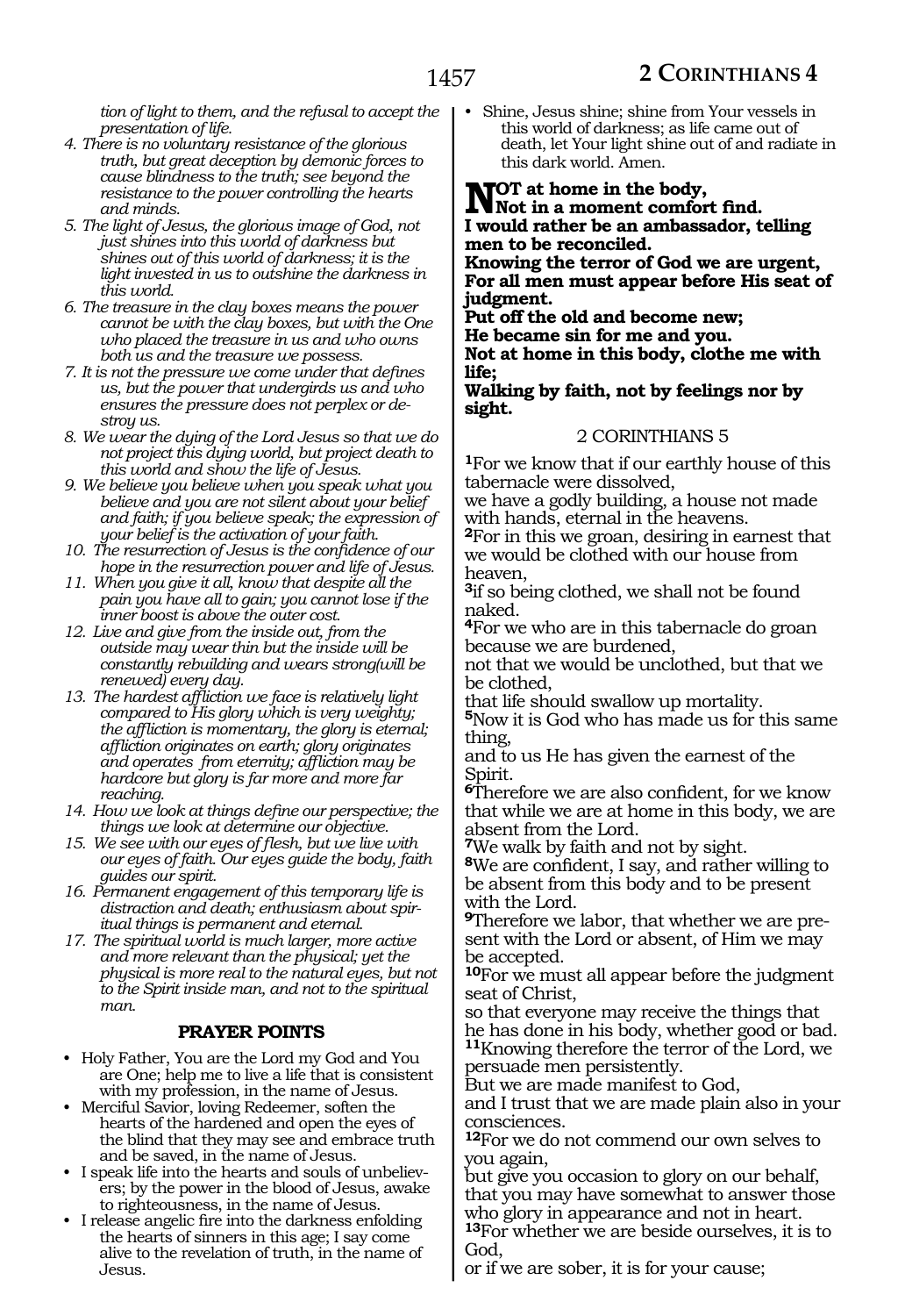**<sup>14</sup>**for the love of Christ constrains us. For this we judge, that if one died for all, then were we all dead, every one of us.

**<sup>15</sup>**And He died for everyone, that those who live should not live to themselves from this time, but unto Him who died for them, and who rose again.

**<sup>16</sup>**Therefore, from now on we know no man after the flesh,

though after the flesh we have known Christ, yet now from henceforth we know Him no more.

**<sup>17</sup>**Therefore, any person who is in Christ is a new creature,

old things have passed away and behold, all things have become new.

**18**And all things are of God, who has reconciled us to Himself by Jesus Christ

and has given us the ministry of reconciliation.

**19**To the extent that God was in Christ reconciling the world unto Himself,

not crediting their trespasses to them, and has committed to us all the word of reconciliation.

**<sup>20</sup>**Now then, we are ambassadors for Christ, as though God did beseech you by us; we pray you, as a representative of Christ, be reconciled to God.

**<sup>21</sup>**For He has made Him to be sin for us, who knew no sin,

that we might be made the righteousness of God in Him.

### **CWDS Bible Quotes**

- *1. We are spirits housed in flesh hungering for our home in heaven.*
- *2. There is no natural cloak or covering for the nakedness of sin.*
- *3. The death of the flesh is not the conclusion of life, but the transition of life; death only has power over what it owns.*
- *4. Flesh cannot live inside the spirit, but the Spirit of God living inside the flesh is our guarantee that our hope does not die with perishable flesh.*
- *5. Live in the body but rest in the Lord; the conflict of your comfort is the permanence of your temporary choice.*

*6. The body is your house, but it is not your home when you choose to be present with the Presence in you who has no passion for the perishable body.*

*7. Our master is not the one who commands us, but our master is the one we choose to follow and the one we live to please.*

*8. The test of our wisdom is its ability to stand before God where we all must appear and to whom we must answer.*

*9. Love sees emergency in every sinner's face and acts with urgency knowing the terror of God is not like anything they have ever experienced.*

*10. This sobriety of a soul winner's madness is that souls are their sole focus irrespective of their methods and the public perception about them.*

*11. The gospel is not convenience on the heels of favor, but compassion driven compulsion at the wheels of love.*

*12. To live for ourselves is to be dead to the death of* 

*Christ; to live for Christ is to die to self and to be alive in His purpose.*

- *13. Old flesh, new spirit; old body, new person; old shell, new creation; old picture, new presentation; old flesh, new you.*
- *14. They may know your old look-alike, but they do not know you unless they know the new you revealed in Christ.*
- *15. God has already finished the work of reconciliation and reconciled the world to Himself, but has not committed the word of reconciliation to Himself but to us.*
- *16. We are all kingdom ambassadors with a kingdom message: a treaty has been secured by blood, make peace with your kingdom.*
- *17. Christ bore the character, the condemnation and the punishment of sin although He has no dealing with sin, so we through Him should experience the purity of sanctification.*
- *18. Christ did not only just bear sin but He became sin, so we who bear sin cannot only become righteous, we can become God's righteousness in Him.*
- *19. He became what we bore (sin) so we could become what He is (righteous); He became what was unbecoming so we could become what was 'unbecomable' and unperceivable.*

*20. Jesus did everything right to include taking everything wrong so we who did everything wrong could become not just righteous but everything righteous about God.* 

### **PRAYER POINTS**

- Holy Spirit, I will express you continuously because you are the perfect representation of who I am. Amen.
- I clothe myself in the blood of Jesus daily; cover me Jesus. Amen.
- I have the life of Christ in me; my spirit is alive, I am not afraid of death. Amen.
- Holy Spirit, I acknowledge and embrace You; I engage You and remind myself of Your presence by praying in the Spirit daily; You are my glory and my glorious guarantee of Glory. Amen.
- I have no comfort in the flesh; I live from my spirit and for my spiritual hope. Amen.

### **Approving ourselves as God's minis-** $A<sub>ters</sub>$

**Telling men, "The time is now!" Approving ourselves in word and in power, In pureness of heart, kindness and love, In stripes, imprisonment, fasting and tumult,**

**Always rejoicing though sorrowful yet. Telling men, "Serve Him, He is faithful, And from all dark works, separate yourselves!"**

### 2 CORINTHIANS 6

**<sup>1</sup>**We then, as workers together with Him, beseech you that you do not receive the grace of God in vain.

**<sup>2</sup>**For He says, "In a time accepted I have heard you;

in the day of salvation I have helped you." Behold, now is the day of salvation! Now is the accepted time!

**<sup>3</sup>**Giving no offense in anything, so that the ministry is not blamed.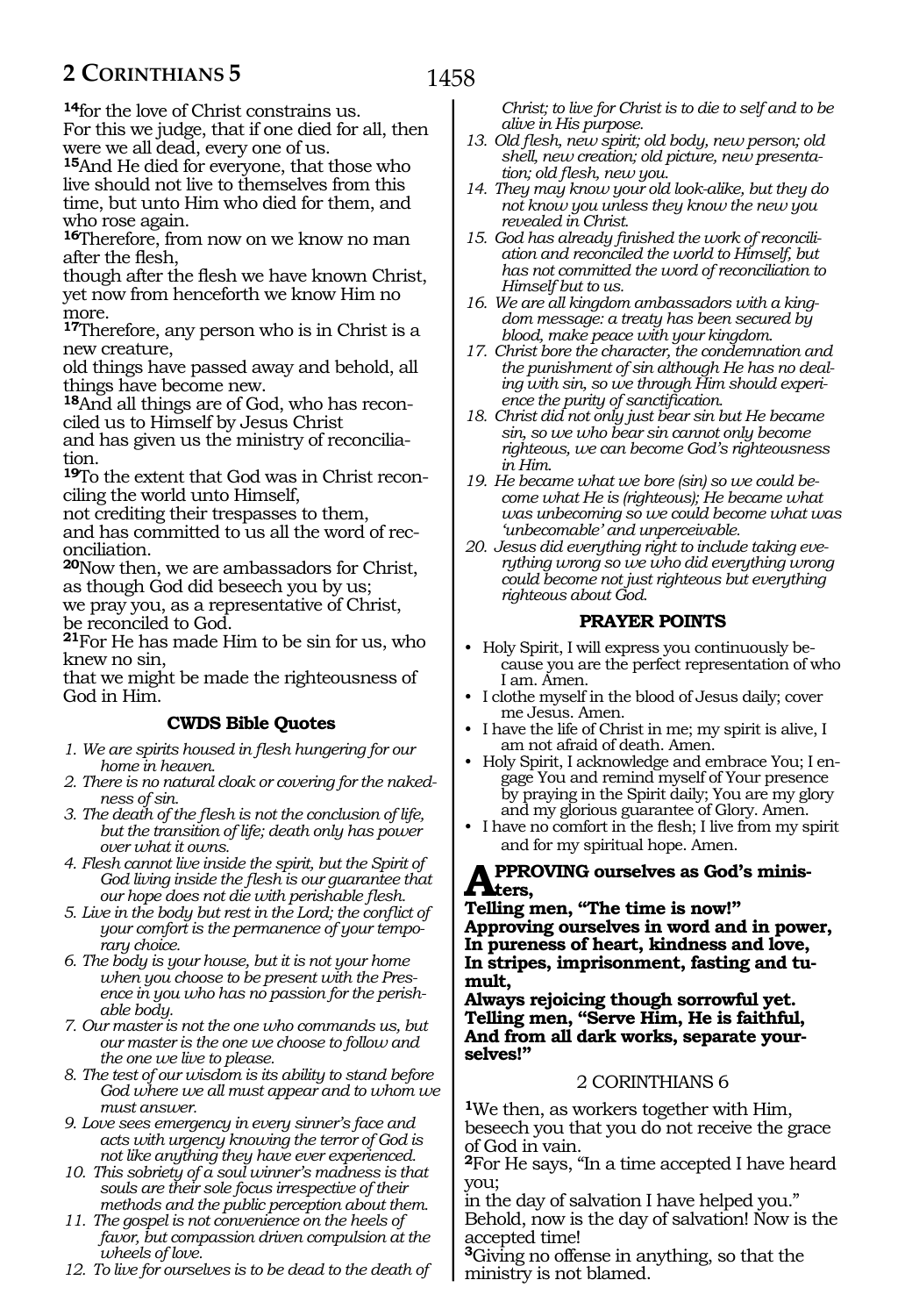**<sup>4</sup>**Approving ourselves as God's ministers in all things:

in affliction, in necessities, in much patience and in distresses,

**5**in stripes, imprisonment, in tumults and labors, in watching and in fasting.

**<sup>6</sup>**By pureness, by knowledge, by kindness, by longsuffering, by the Holy Ghost, by love unfeigned.

**<sup>7</sup>**By the word of truth, by the power of God and the armor of righteousness on the right hand and on the left.

**<sup>8</sup>**By honor and dishonor, evil and good report, as deceivers, yet always true.

**<sup>9</sup>**As unknown, and yet well known,

as dying, and behold, we live,

**<sup>10</sup>**as sorrowful, yet always rejoicing,

as chastened, but we are not killed.

As poor, yet making many rich,

as having nothing, yet possessing all things. **11**Oh, you Corinthians, we have spoken openly to you and our heart is transparent.

**<sup>12</sup>**We do not withhold our affection from you, but you withhold from us.

**<sup>13</sup>**I speak as to my children, be open for a fair exchange.

**<sup>14</sup>**Do not be yoked unequally with unbelievers, for what fellowship has righteousness with unrighteousness?

And what communion does the light have with darkness?

**<sup>15</sup>**And what concord has Christ with Belial? What part has a believer with an infidel?

**<sup>16</sup>**And how can the temple of God and idols agree?

For you are the temple of the living God, as God has said,

"I will dwell in them, and walk in them. I will be their God; they shall be My people.

**<sup>17</sup>**Therefore come out from among them and be separate," says the Lord.

"Touch not the unclean thing, and I will re- ceive you then.

**<sup>18</sup>**And a Father to you I will be, and you shall be My daughters and sons," says the Lord God Almighty.

### **CWDS Bible Quotes**

- *1. He works and we work; He is working in us and through us and we are working jointly with Him.*
- *2. Grace is a gift that is granted but it is not 'a given' nor is it forced; it is present and presented but must be accepted; it is plain but can be received in vain.*
- *3. If it is the moment it can be missed; if it is ripe it can be spoilt; if it is right it can be wronged; with that introduction the time to accept salvation is right and ripe right now in this moment.*
- *4. Offense in ministry commutes the effect of ministry and contradicts the message of ministry.*
- *5. The talk must be substantiated by careful walk; the message of salvation by the willingness to sacrifice.*
- *6. To maintain the charisma of ministry you must attend to the character of ministry through fasting,*

*love, purity, knowledge, long-suffering, the Holy Spirit, sincerity and truth.*

- *7. Ministry is management of emotions to maintain the message of love.*
- *8. Ministry is a battlefield of love that magnifies the death of flesh and mortifies the living; it is self being crucified for the well-being and riches of others.*
- *9. Equity in spirit must exceed and supersede equity in flesh; it is impossible to walk after the spirit yoked to the flesh.*
- *10. No matter how controlled you are you must take command from your master control, heaven or hell; there is no real equity while there is absolute enmity between your master controls.*
- *11. Your duty to unbelievers is to impact them while you guard yourself against the influence of their master through them; love them in life to save them from death.*
- *12. If you are hopelessly lost in Christ, they must enter into Christ if they have any hope of getting to you; if it cannot come through Christ it cannot come to you.*
- *13. Separation is not an act but a calling; it is not emotional but devotional, recognizing that God walks among His holy people.*
- *14. Unequal yoke places too much weight on your balance; it makes you break limits to get your life to work and it limits the work of God in your life.*

### **PRAYER POINTS**

- My Lord Jesus, I enter into Your works and yield myself for You to work in and through me. Amen.
- Lord Jesus, help me never to reject Your grace, or to receive Your grace in vain. Amen.
- I speak life to the hearts of sinners under the anointing of the Word; help them not to miss the moment, in the name of Jesus.
- I release the grace of the Lord Jesus Christ over every person in ministry; Holy Spirit steer them away from the trap of offense, in the name of Jesus.
- Father, let my life be a perfect representation of You; perfect me in the word I present on your behalf. Amen.

**I**N all tribulation I am exceedingly joyful,<br>Pressing on, pressing on still.<br>Eighting and form without and within **Pressing on, pressing on still. Fighting and fears without and within, but pressing on, pressing on still. Cleanse yourself from all filthiness of the flesh and spirit.**

**In the fear of God perfecting holiness. Repentance that leads to salvation comes from godly sorrow.**

### **Keep pressing on, pressing on still.**

### 2 CORINTHIANS 7

**1**Having therefore these promises dearly beloved, let us cleanse ourselves from all filthiness of the flesh and of the spirit,

perfecting holiness in the fear of God. **<sup>2</sup>**Receive us, for we have wronged no one;

we have corrupted no one; we have defrauded no one.

**<sup>3</sup>**I do not speak this for your condemnation, for I have said before that you are in our hearts, to die and to live with you.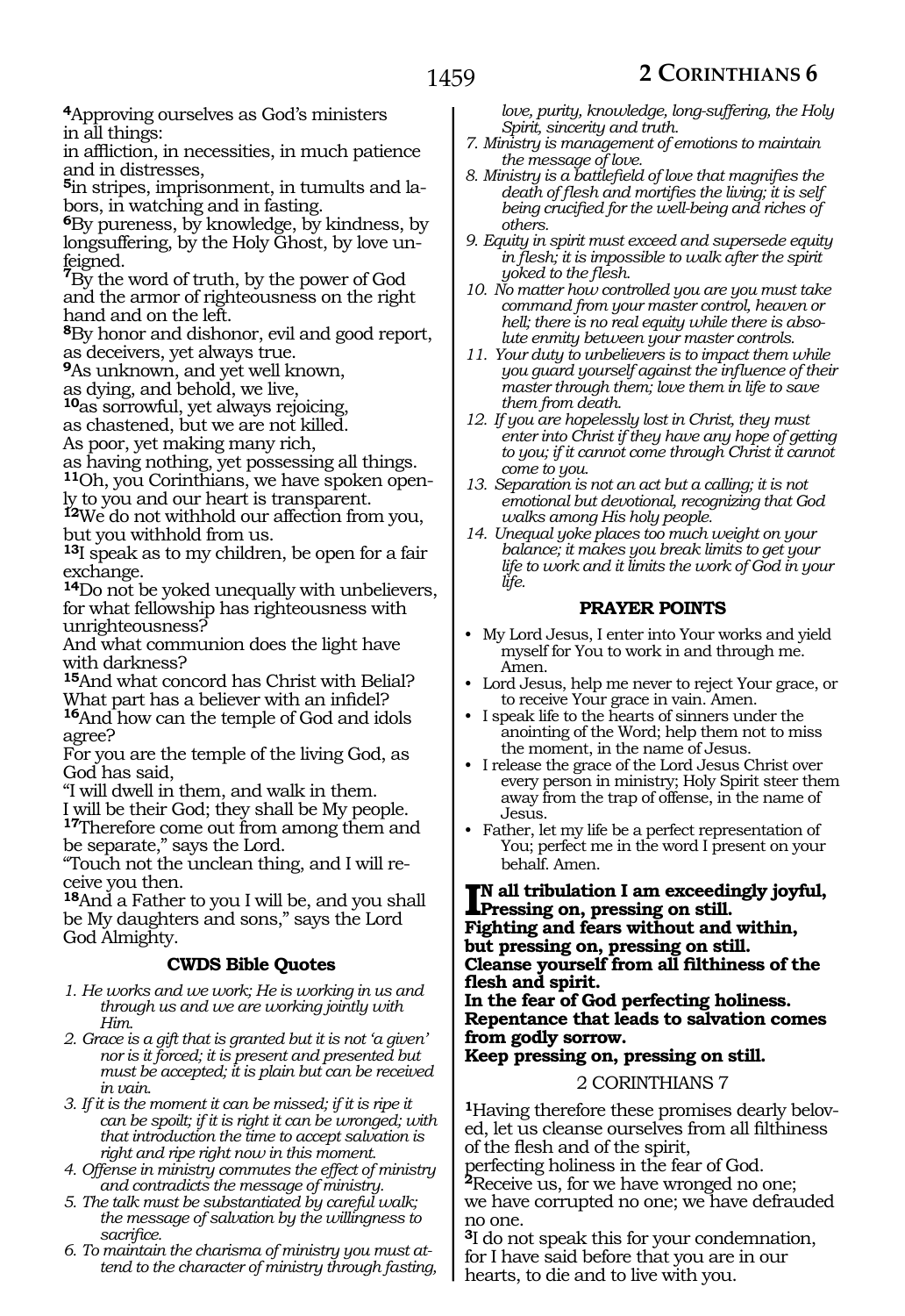**<sup>4</sup>**I am very bold in speaking to you, and I boast a lot about you;

I am filled with comfort this day.

I am exceedingly joyful in all our tribulation. **<sup>5</sup>**For when into Macedonia we came, our flesh had no rest, on every side we were troubled; on the inside were fears, on the outside fighting went on.

**<sup>6</sup>**Nevertheless, God, who comforts those who are cast down, has comforted us by the coming of Titus.

**<sup>7</sup>**And not by his coming only, but by the con- solation with which you comforted him; when he told us of your earnest desire, your mourning and your fervent mind towards me, I rejoiced even more joyfully.

**<sup>8</sup>**For I had made you sorry with a letter, I do not repent, though I did repent, for I perceive that the epistle, has made you sorry, though only for a season.

**<sup>9</sup>**Now I rejoice not that you were made sorry, but that you sorrowed to repentance.

For you were made sorry after a godly manner that you may receive damage by us in nothing.

**<sup>10</sup>**For godly sorrow produces repentance that results in salvation,

this is not to be repented of,

but the sorrow of the world produces death. **<sup>11</sup>**For behold, you sorrowed after a godly sort; what carefulness it produced in you,

what vindication of yourselves, what indignation, what fear, what vehement desire, what zeal, what revenge!

In all things you approved yourselves to be free in this matter.

**<sup>12</sup>**Therefore, know that though I wrote to you, I did not do it for the sake of the person who did the wrong,

nor for the sake of the one who suffered wrong,

but that our care for you, in the sight of God may be evident to you.

**13**Therefore we were comforted in your comfort,

and joyful more exceedingly, for the joy of Titus, because his spirit was refreshed by you all.

**<sup>14</sup>**For if I have boasted to him about you in anything, I am not ashamed.

But as we spoke all things to him, the boast I made before Titus is found to be truthful.

**<sup>15</sup>**And he is much more affectionate towards you, while he remembers your obedience, how with fear and trembling you received him. **<sup>16</sup>**I have confidence in you in all things, there- fore I rejoice in my heart.

### **CWDS Bible Quotes**

- *1. To be holy is separation; living holy is consecration which is continuous cleansing of the spirit and mortification of the flesh.*
- *2. Your heart for people positions the people in your heart and makes it impossible for you to heartlessly wrong or offend them.*
- *3. Holiness is not a state of perfection but the act of perfecting and walking in Godly fear.*
- *4. The Hand that strengthened you is hanging low waiting for you to reach up, on your knees, to your source of supply on high.*
- *5. Their fight for you makes them a target of your enemy, the devil. Leaders enter into your conflict to take, contend with, and combat your devils, therefore, you must honor, comfort, uphold and minister to them constantly.*
- *6. Do not ignore the small but fine points of communication that make a difference; good news of you and from you tells them it was worth it.*
- *7. The truth is like surgery; it cuts deep in order to correct not just to cover.*
- *8. Love that withholds correction is hate; correct and evangelize the people you love before death concludes them in sin.*
- *9. Hurt created by the truth of the word of God may be painful but productive; this is Godly sorrow and it brings conviction and repentance; positive pain produces permanent change.*
- *10. Correction received builds and makes better; correction rejected or forsaken breaks and makes bitter.*
- *11. A church on fire is not just a Church of prayer, but a church sensitive to the Holy Spirit and which honors its leaders in full obedience.*

### **PRAYER POINTS**

- Holy Father, I will be holy as You are; Holy Spirit help me to live holy, in the name of Jesus.
- Jesus, baptize me with love and compassion for others; give me a heart for believers and unbelievers alike. Amen.
- I fear You Father; let my fear and awe of You guide my walk as I perfect holiness before You. Amen.
- I seek You Father; I will daily access my ready source of strength and supply. Amen.
- Father, I cover my leaders and ministers under the blood of Jesus; strengthen them and be their constant supply, in the name of Jesus.

### **You abound in knowledge, utterance and faith,**

**Diligence and your love for our sakes, but also abound in grace.**

**And we know that our Lord Jesus Christ became poor for our sakes.**

**Though He was rich, He displayed such grace.**

**He who is rich do this, supply the needs of all men,**

**So he who has little will have no lack then. Now abound in love, yes, your love for man's sake,**

**But also abound in grace.**

### 2 CORINTHIANS 8

**<sup>1</sup>**Moreover, brethren, we would have you know of the grace of God that was bestowed on the church of Macedonia.

**<sup>2</sup>**How that in a great trial of affliction, the abundance of their joy and their deep poverty abounded unto the riches of their generous giving.

**<sup>3</sup>**For to their power I bear record, and beyond their power they were willing of themselves,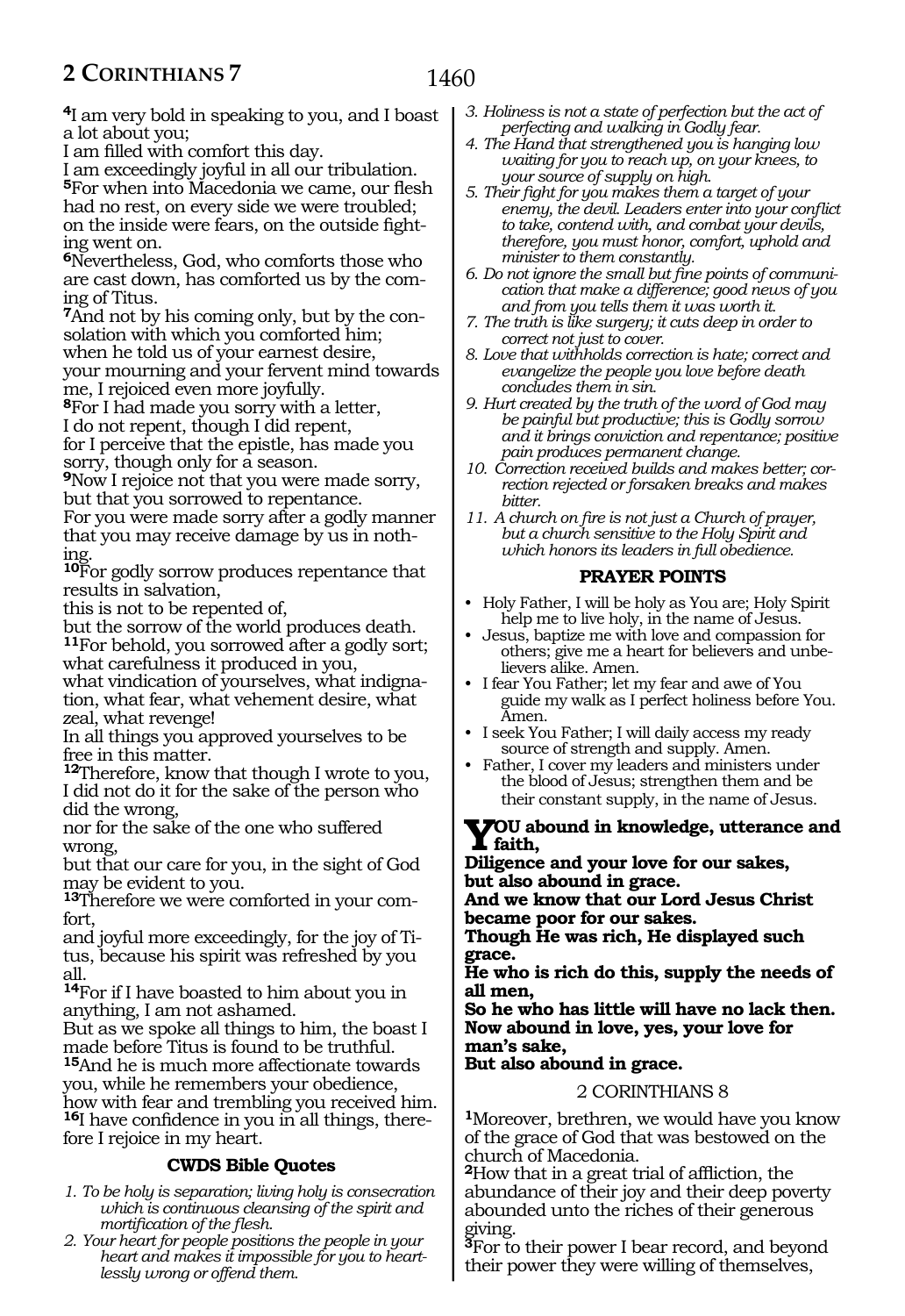**<sup>4</sup>**desiring us with much entreating that we would receive the gift

and fellowship of the ministering to the saints. **<sup>5</sup>**And they did not do this as we expected, but they firstly gave their own selves to the Lord, and then unto us by the will of God, **<sup>6</sup>**so much that we desired Titus that as he had begun, he would finish the same grace in you also.

**<sup>7</sup>**Therefore, as you abound in everything; in faith and utterance, knowledge, and in all diligence and in your love to us,

therefore, see that you also abound in this grace.

**<sup>8</sup>**I do not speak by commandment, but I am responding to the willingness of others, and to test how sincere your love is.

**<sup>9</sup>**For you know the grace of our Lord Jesus Christ,

that though He was rich, yet He became poor for your sakes,

that you, through His poverty, might be rich. **<sup>10</sup>**And herein I give my advice to you,

for it is to your advantage who had begun doing and who wanted to start a year ago to perform the doing of it,

**<sup>11</sup>**that as you had a ready intent, let there be the performance out of that which you have. **12**For if there is first a willing mind, it is ac-

cepted according to what a man has and can find

and not according to what he does not have. **<sup>13</sup>**For I did not mean that you be burdened and other men be eased,

**<sup>14</sup>**but by equality, that at this time you will supply their lack by your abundance, and that their abundance will supply your need,

that there may be equality at all times. **<sup>15</sup>**As it is written, "He who had gathered much had nothing over,

and he who had gathered little, had no lack!" **<sup>16</sup>**But thanks be to God, who put the same earnest care into the heart of Titus for you. **<sup>17</sup>**For indeed he accepted the exhortation, but being more diligent, of his own accord he went up to you.

**18**And we have also sent with Titus, the brother who has his praise in the gospel throughout all the churches.

**<sup>19</sup>**And not that only, he was also chosen of the churches to travel with us with this grace, which is administered by us to the glory of the same Lord, and declaration of your ready mind.

**<sup>20</sup>**Avoiding this, that no one should blame us in this abundant gift which we administer, **<sup>21</sup>**providing for honest things, not in the sight of the Lord alone, but in the sight of men also. **22**And we have sent with them this our brother,

whom we have oftentimes proven to be diligent in many things,

but now he is diligent much more upon the

great confidence which I have in you. **<sup>23</sup>**If any inquire of Titus, he is my partner and my fellow helper concerning you.

And if some do inquire of our brethren, they are messengers of the churches and the glory of Christ.

**<sup>24</sup>**Therefore show to them and also before the churches the proof of your love and of our boastings on your behalf.

### **CWDS Bible Quotes**

- *1. Grace places the adverse in reverse and makes you greater; it creates abundant joy in great affliction and great liberality in deep poverty.*
- *2. A gift given beyond one's ability to give is painfully sacrificial; it requires one's strong committed love and understanding of God's principle of giving and receiving.*
- *3. When you give beyond your ability you tap into your source and God's ability to be your allsufficiency and overflow.*
- *4. Sacrificial giving should be done with God's direction, nor should it be withheld at God's instruction; give yourself to God; hear Him, heed Him and release to Him.*
- *5. When God commands a sacrificial gift, restraining by the giver or resisting by the receiver closes a portal to the giver from heaven.*
- *6. Giving is grace that is not just an act but an attribute of abundance that everyone should abound in and enjoy.*
- *7. Jesus gave up His wealth to make us rich before He gave up His life to make us live, yet the wealth of the riches is through the portal created on the altar of sacrifice.*
- *8. Wealth is not just momentary, it is a status, or rather, momentum purchased and packaged in the finished work of Christ that must be unpackaged and embraced.*

*9. What you have dedicated is consecrated and makes you obligated to give it; your oath is your obligation it leaves you no option.*

- *10. Your desire to give is inspired by words but must be actioned by faith.*
- *11. Proper administration of the giving of members prevents accusations, mistrust and misunderstanding and protects leadership integrity.*
- *12. Lavish giving of the brethren is holy, honorable and heart-warming in the sight of God and man.*

### **PRAYER POINTS**

- Clothe me with Your grace Lord Jesus; let it rest and remain upon me and let it change my situation permanently, in the name of Jesus.
- Lord Jesus, make me a kingdom financier; dispense kingdom resources through me. Lead me to live by sacrifice. Amen.
- Father God, You are my all-sufficiency; I refuse to be restricted to my insufficiency, in the name of Jesus.
- Holy Spirit, dictate my giving; help me never to resist You. Amen.
- Omnipotent Father, teach me to give as You gave Your only Son; teach me to receive and to represent you without pride on earth. Amen.

**SEED** to the sower, do not eat it<br> **Set of you want your righteousness to for-** ever stay.

**He who sows sparingly shall also reap it,**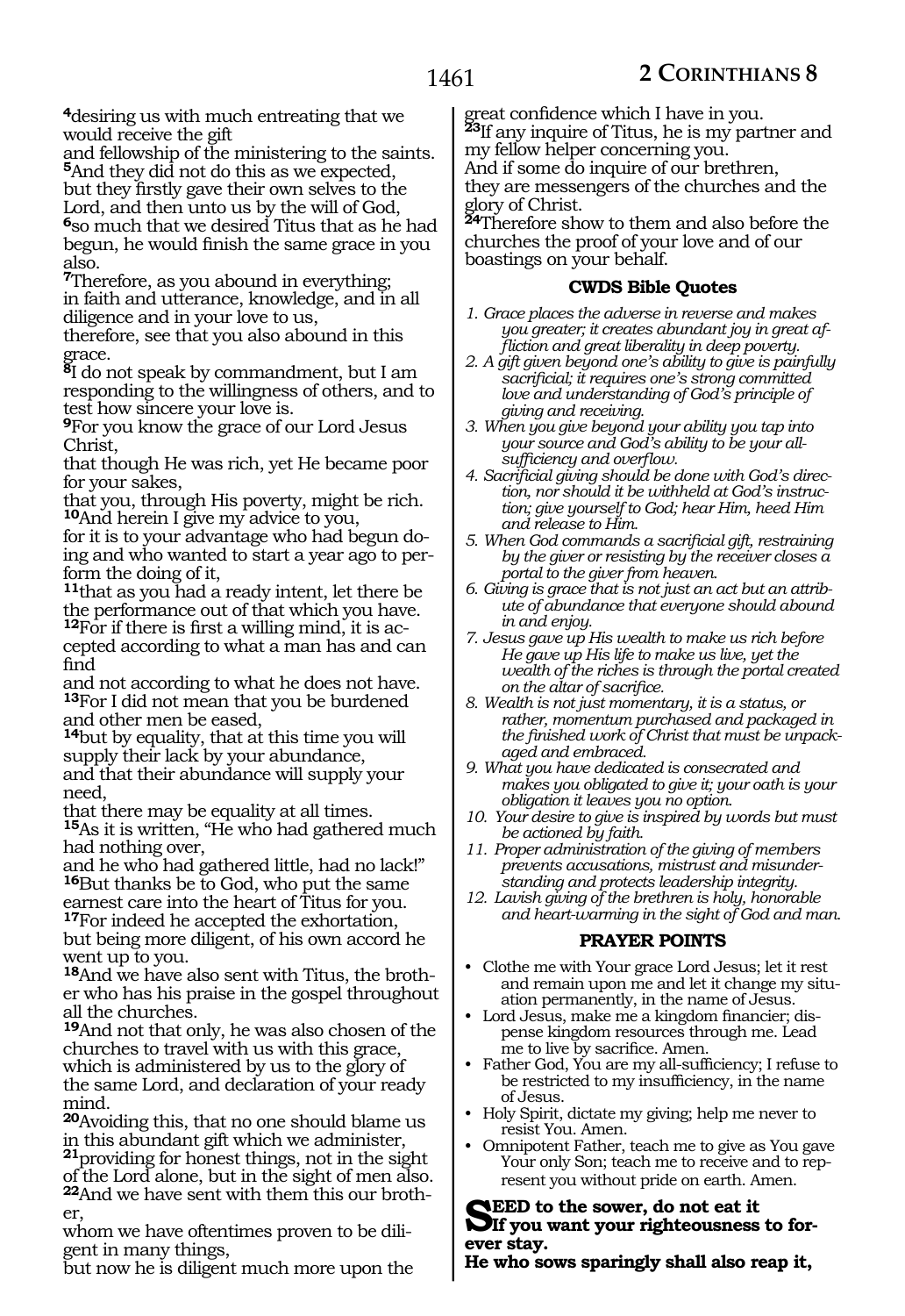**yes, he shall also reap sparingly. And he who sows bountifully shall have a bounty for his pay.**

**God is able to give you grace in abundance so that you will always have sufficient of all things.**

**As you abound in every good work, you shall give thanks,**

**For God loves those who cheerfully give.**

### 2 CORINTHIANS 9

**<sup>1</sup>**For concerning the ministering to the saints, it is unnecessary for me to write to you, **<sup>2</sup>**for I know your diligent mind in this regard, on account of which, I boast of you to those who are at Macedonia;

that Achaia was ready a year ago, and your zeal has motivated many.

**<sup>3</sup>**Yet I have sent the brethren, lest our boasting of you should prove vain.

That you may be ready, as I spoke.

**<sup>4</sup>**Lest, perhaps, if those of Macedonia come with me and find you unprepared, we, and not just you,

should be ashamed in this thing we boasted of so confidently.

**<sup>5</sup>**Therefore I thought it necessary to exhort the brethren,

so they would go before to you and prepare your gifts in advance,

of which you have had notice before,

that the same may be ready as a free gift and not as of covetousness.

**<sup>6</sup>**But I say, he who sows sparingly shall also reap sparingly,

but he who sows bountifully shall also reap bountifully.

**<sup>7</sup>**Let every man give, not grudgingly, nor of necessity

but according as he has purposed in his heart to give,

for God loves a cheerful giver.

**<sup>8</sup>**And God is able to make all grace abound towards you,

that you always having all sufficiency in all things, may abound to every good work.

**<sup>9</sup>**As it is written, "He has dispersed abroad, and has given to the poor; forever His righteousness remains!"

**<sup>10</sup>**Now He who supplies seed to the sower, both supplies bread for your food, and multiplies the seed you have sown

and increases the fruits of your righteousness, **11**being enriched in everything to all bountifulness

which causes thanksgiving through us to God. **<sup>12</sup>**For the administration of this service

not only supplies the needs of the saints but also abounds through many thanksgiving unto God.

**<sup>13</sup>**For, by the execution of this ministry they glorify God for your professed subjection to the gospel of Christ and for your liberal distribution to them, and to all men.

**<sup>14</sup>**Also by their prayers that are made for you, by those who earnestly long after you because of the exceeding grace of God in you. **<sup>15</sup>**Thanks be to God for His unspeakable gift!

### **CWDS Bible Quotes**

- *1. Generosity and compassion-led giving is the heart of Jesus, the toast of Heaven and the boast of every believer.*
- *2. You reap in accordance with the leisure you sow; you reap in accordance with the measure you sow; you reap in accordance with the pleasure you sow.*
- *3. Giving is an expression of thoughtfulness; it makes the greatest impression when it is prepared in advance, packaged to perfection and presented.*
- *4. You give from your heart and not just your pocket when you prepare in advance and not wait to be prompted.*
- *5. Persons who force themselves to give restrain your spirit and cause you to force yourself to receive from them; a willing extravagant giver is received with anticipation, not just their gifts; God loves them and so does everyone else.*
- *6. Your gift is potent and productive; it makes room for you in a full place, or on a full schedule, and makes you stand before kings and important people.*
- *7. Giving is a grace from God that attracts the grace of God; it is a field of grace. Extravagance attracts all grace.*
- *8. The heart of abundance attracts the abundant wealth of heaven to establish the work of abundance and the abundance of the work.*
- *9. All grace leading to all-sufficiency in all things is for every good work and expressed to those qualified by their extravagance in giving.*
- *10. Your extension to the poor and your generous giving enables and empowers others while it establishes your righteousness.*
- *11. The memory of a giver is sweet on earth, their memorial is eternally pleasant and their righteousness remains forever.*
- *12. Seed for sowing, food for eating; food goes down, seed never stays down, it goes up.*
- *13. The seed the sower plants produces fruit which produces seed to replant; the decision to sow is the resolution to be comprehensively and continually supplied with fruit, seed and righteousness.*
- *14. Seed produces food; fruit produces seed and the giving produces righteousness.*
- *15. There is an abundance of heavenly provision, but it is for liberality, generosity and extravagant giving; it is an abundance of error to seek heaven's abundance for personal pleasure.*
- *16. Liberality in giving is a one of a kind, impossible to describe gift; in other words it is an indescribable gift.*
- *17. Giving makes the giver blessed, but most importantly, it is a blessing to the recipient and makes them long for you, give thanks for you, and give glory to God for you.*

### **PRAYER POINTS**

- Holy Father, give me a generous spirit; fill me with compassion that is expressive, in the name of Jesus.
- Open my heart Most High God, to sow with leisure, with pleasure and with extravagant measures. Amen.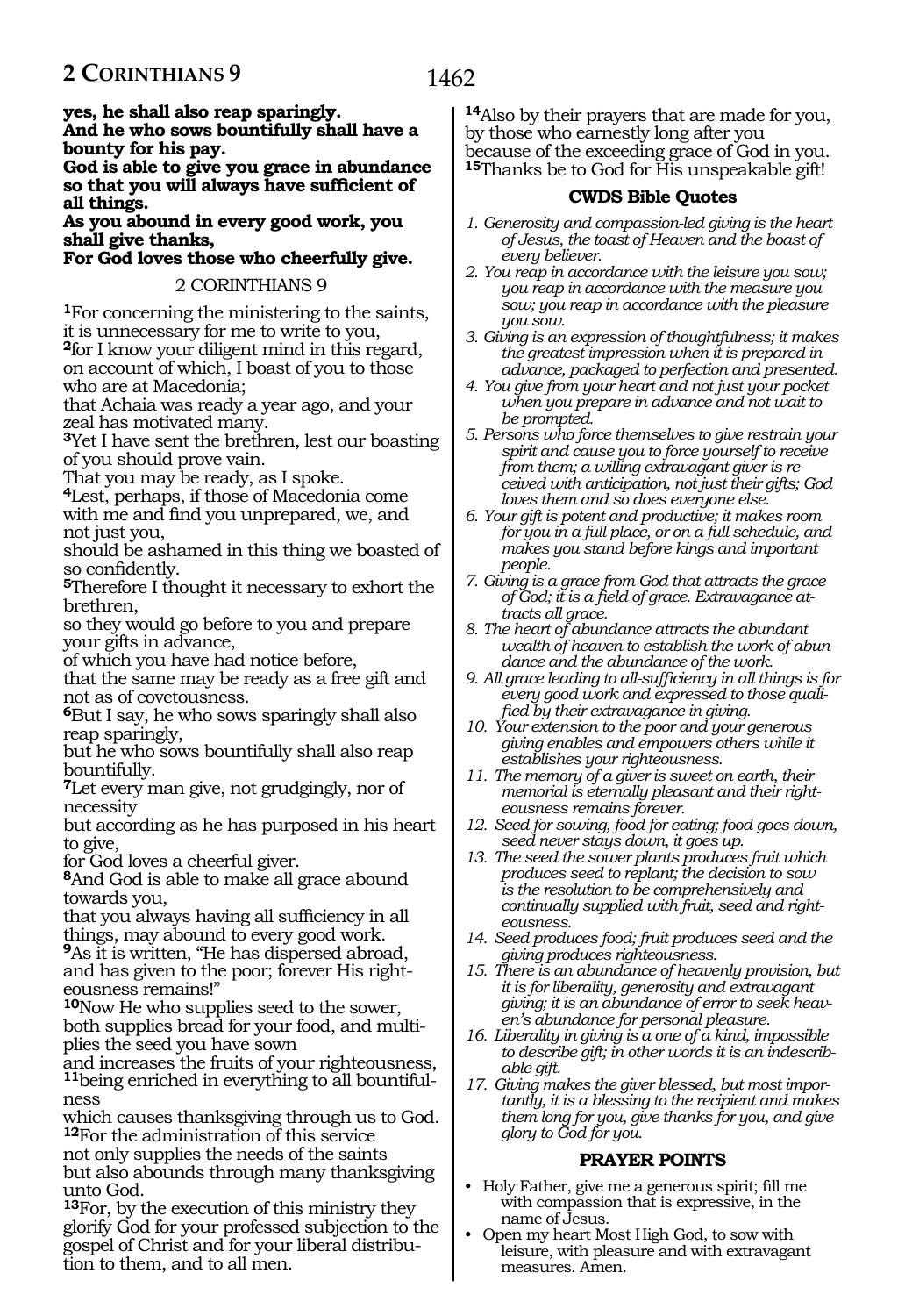- I refuse to give to You Father anything as an afterthought, I will prepare generously like Abel for every meeting with You. Amen.
- I engage my heart to serve You Lord Jesus: in loving, in worship and in giving of myself and my possessions to You. Amen.
- My Father my God, my heart rejoices at the mention of Your name; I release to You with great joy and extravagance. Amen.

#### **The weapons of our warfare are not carnal;**

**They are mighty through God, mighty through God.**

**Pulling down every stronghold, for we are not fighting**

**against flesh and blood, no, not with flesh and blood.**

**Bringing every thought into captivity to the obedience of Christ.**

**Casting down imaginations and everything exalted high.**

**Not comparing self with self, for we know this is not right.**

**But for each other to have love; For we do not fight with flesh and blood, And our weapons are not carnal; They are mighty through God!**

### 2 CORINTHIANS 10

**1**Now I, Paul, myself beseech you by the meekness and gentleness of Christ,

who is humble when I am present among you but bold towards you, being absent from you. **<sup>2</sup>**I beseech you, that when I am present I may not be bold with the confidence I am minded to be bold against some which think of us as if we walked according to the flesh.

**<sup>3</sup>**For though we walk in the flesh, we do not war after the flesh!

**4**For the weapons of our warfare are not carnal, but are mighty through God,

potent to the pulling down of strongholds, **<sup>5</sup>**casting down imaginations, and every high thing that exalts itself against the knowledge of God,

and bringing every thought into captivity to the obedience of Christ,

**<sup>6</sup>**and being ready to punish all disobedience when your obedience is fulfilled.

**7**Do you look on things after the outward appearance?

If any man thinks to himself that he is Christ's, as he is, so do we also belong to Christ!

**<sup>8</sup>**For though I could boast somewhat more myself of our authority given to us by the Lord, for edification and not for your destruction,

I should not be ashamed by my words, **<sup>9</sup>**that by letters I may not seem as if I would terrify you.

**<sup>10</sup>**For some say, "Ah, his letters are weighty and powerful, yet his bodily presence is weak and his speech is contemptible!"

**<sup>11</sup>**Let that person take note, that as we are by the words we write in letters when we are absent, so shall we be in person when we are present with you.

**<sup>12</sup>**We do not dare to make ourselves of the company of those who commend themselves, nor do we compare ourselves.

But they, measuring themselves by themselves and comparing themselves among themselves, are not wise.

**<sup>13</sup>**But we will not boast of things outside our jurisdiction, but according to the measure of the rule which God has distributed to us, a measure to reach even to you.

**<sup>14</sup>**For we do not stretch ourselves beyond our measure, as though we did not reach to you. For we have come as far as to you, to preach the gospel of Christ.

**<sup>15</sup>**Not boasting of the things that are beyond measure, that is, of other men's labors, but having hope that when your faith is increased you will be an abundant blessing to us, according to our rule,

**<sup>16</sup>**to preach the gospel in the regions beyond you,

and not to boast in another man's achievements.

**<sup>17</sup>**But he who glories, let him glory in the Lord! **18**For it is not he who commends himself who is approved, but he who the Lord commends.

- *1. When the attitude of meekness and gentleness conflicts with the need for harsh correction, defer to the Holy Spirit to ensure you do not get it wrong getting it right.*
- *2. The flesh may determine your natural walk because it is your host, but it must never decide your war or become your boast, you are a spirit.*
- *3. We tool to suit the battle; we equip based on our assessment of the enemy. The spiritual world is larger, more active and more powerful than the natural; carnal weapon against spiritual forces is a careless and lost cause.*
- *4. Every attack in the natural is a direct assignment from the spiritual; if we target the natural we naturally lose and face never ending frustration and natural battles with self and emotions.*
- *5. They are casting up fight, you are casting down high things; they are putting up strong forces and strong resistance, you are pulling down strongholds; they are brimming with fury, you are burning with fire winning it easily.*
- *6. Never address the wrath, address the thoughts and the spirit behind it; never address the low things or the things below, address the spiritual arguments and the high things exalting themselves against the knowledge of God.*
- *7. The physical appearance is distraction by the lord of deception; it diverts attention from the true situation in the world of the invisible.*
- *8. Humility engages the Spirit; arrogance engages and accesses the flesh. Love covers weaknesses; arrogance presumes, pressures and attacks weaknesses.*
- *9. Those who defend you should never need to defend themselves from you or you will lose your defense before God.*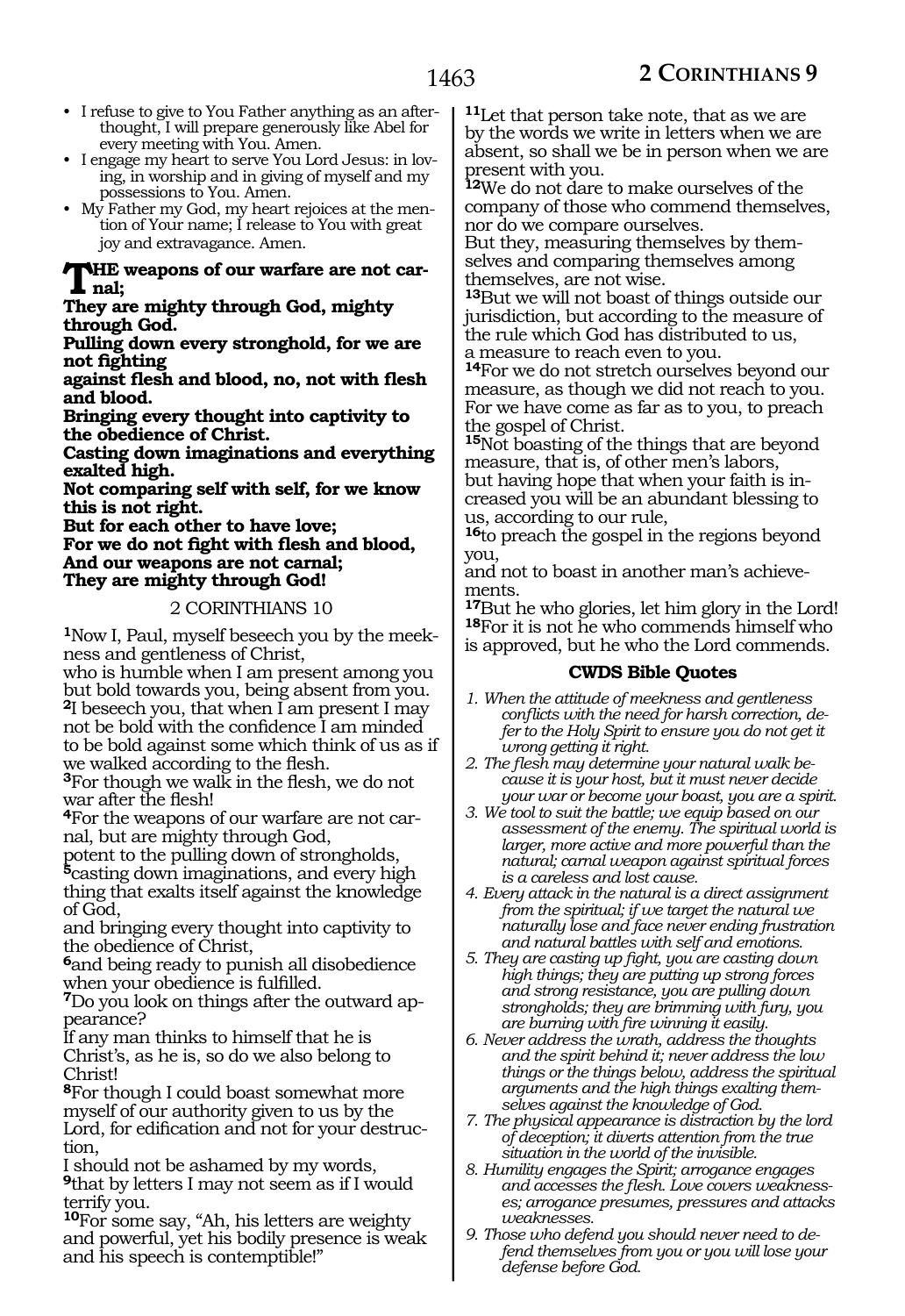- *10. There is only one unique you; comparison with others assumes competition and denies your completion in God.*
- *11. You dare not devalue what God has uniquely packaged and purposed by making unnecessary comparisons.*
- *12. The growth of your spiritual children is your glory; there is nothing like seeing them mature and productive.*

*13. Glory in the Lord only and play for His personal approval, for you have no glory unless He glories in you.* 

### **PRAYER POINTS**

- Holy Spirit, baptize the church of God and the household of believers with the spirit of wisdom and gentleness in making corrections, in the name of Jesus. Amen.
- Thank You Father for my time in the flesh, but I refuse to live for the flesh; I will walk on this earth in the Spirit facilitated by the flesh. Amen.
- Equip me Father to enter into Christ and walk in His victories; I shall live in the word and prayer and clothe myself with righteousness, in the name of Jesus.
- By the power in the blood of Jesus, I refuse to be distracted by the flesh; Father, help me to see beyond the problems to the source and empower me to win. Amen.
- Thank You Lord for clarity of vision and decisiveness in every battle I face, in the name of Jesus.

### WILL you be corrupted by things and<br>
hard and high in mind<br>
hard the standard and negative fight? **by Satan disguised as an angel of light? Or will you be conformed by the simplicity that is in Christ?**

**I am approved as God's minister by no simple tests.**

**Of the Jews five times I received thirtynine stripes, and none less.**

**Beaten with rods, stoned and ship-wrecked thrice,**

**Perils of robbers and in hunger and, not least of all my trials,**

**I was weakened in your weaknesses and burdened in your offenses.**

### 2 CORINTHIANS 11

**<sup>1</sup>**I desire before God that you could bear with me a little in my folly, and bear with me, **<sup>2</sup>**for I am jealous over you with godly jealousy. For I have espoused you to one husband, that I may present you a chaste virgin to Christ.

**3**But I fear lest by any means as Eve was beguiled by the serpent, through his subtlety, so your mind should be corrupted from the simplicity in Christ.

**4**For if he who comes preaches another Jesus to you, whom before this we have not preached,

or if you receive another spirit, which you have not received,

or another gospel, which you have not accepted, you might well bear with him.

**<sup>5</sup>**For I suppose I was in no way behind the chief of the apostles.

**<sup>6</sup>**Though I may be untrained in speech, yet not in knowledge.

We have been thoroughly made known among you in all things.

**7**Have I committed an offense in abasing myself so that you might be exalted,

because I have preached to you freely the gospel of God?

**<sup>8</sup>**I have robbed other churches, taking wages of them, to do service to you,

**<sup>9</sup>**and when I was in need while I was present with you, I was chargeable to no one, for whatever I needed was supplied by the

brethren who came from Macedonia. In all things I have kept myself from being a burden to you, and I intend even so to keep myself.

**<sup>10</sup>**Now as the truth of Christ is in me, no one shall stop me from boasting in the regions of Achaia.

**<sup>11</sup>**Why? Because I do not love you? God surely knows!

**<sup>12</sup>**But what I do then, that I will also do, that I may cut off occasion from those who seek the opportunity to be regarded just as we are when they boast.

**13**For such are false apostles, workers in deceit,

transforming themselves into the apostles of Christ deceitfully.

**<sup>14</sup>**And do not marvel, for even Satan himself is transformed into an angel of light.

**<sup>15</sup>**No, it is no great thing, but small,

if his ministers are likewise transformed as the ministers of righteousness,

whose end shall be according to their works. **<sup>16</sup>**Let no one think of me as a fool,

but for this moment, receive me therefore as a fool that I may boast myself just a little.

**17**That which I speak, I do not speak in command from the Lord,

but as it were, foolishly, in the confidence of boasting.

**<sup>18</sup>**Seeing that many glory after the flesh, I will glory also in this;

**<sup>19</sup>**for you tolerate fools with joy, seeing you yourselves are wise.

**<sup>20</sup>**For you are patient with anyone who brings you into bondage,

if he devours you, if he takes your possession away,

if he exalts himself, or if he smites you on the face.

**<sup>21</sup>**I speak as concerning reproach this day, as though we had become weak.

If anyone is bold in this manner, so am I,

though I speak as a fool!

**22**Are they Hebrews? So am I. Are they Israelites? So am I.

Are they the seed of Abraham? I too am of Abraham's seed.

**<sup>23</sup>**Are they ministers of Christ? I am more.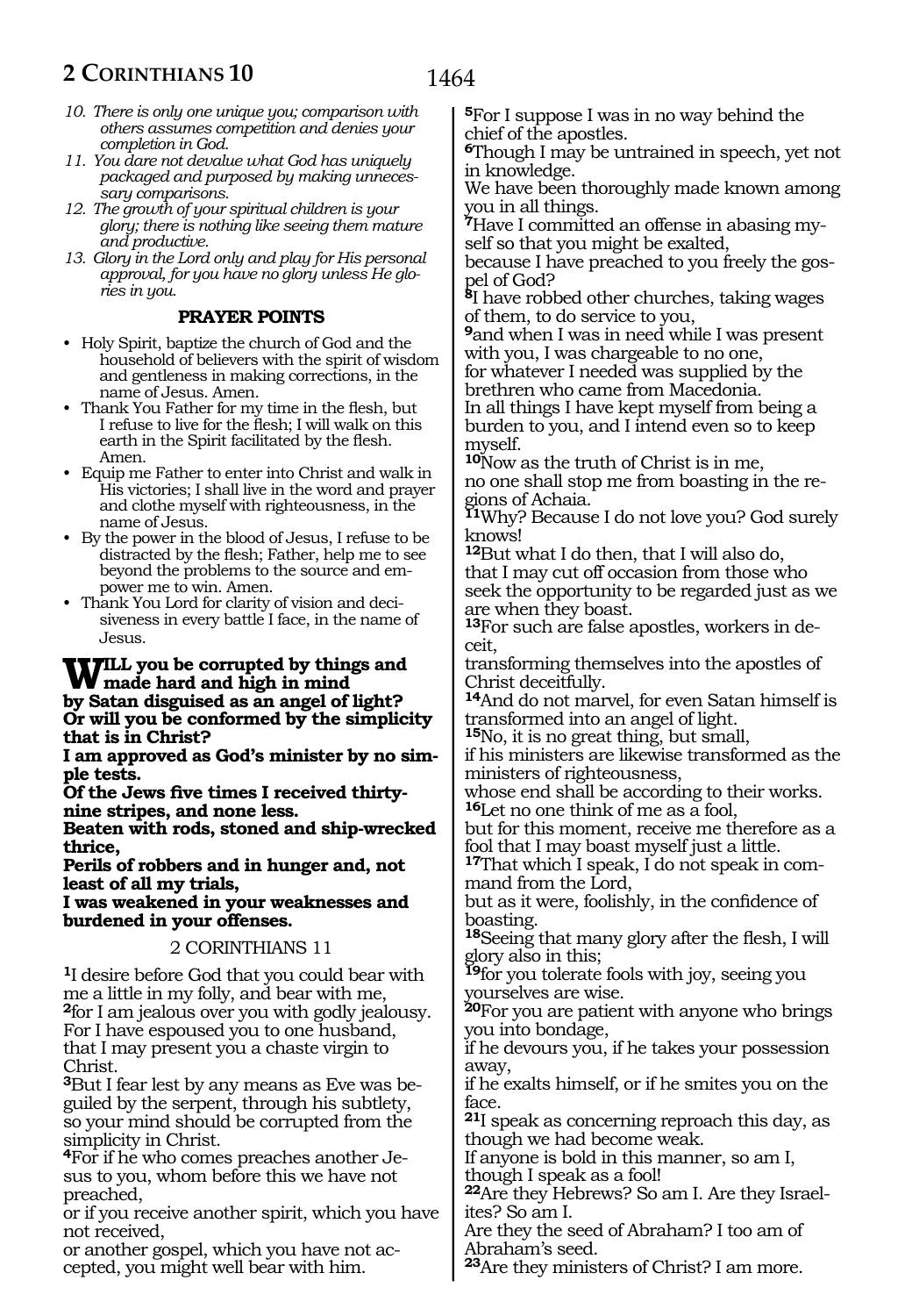Again I speak foolishly!

In labors more abundant, and beaten above my measure with stripes.

In prison more frequent, often in death likewise.

**<sup>24</sup>**Of the Jews, five times I received thirty-nine stripes;

**<sup>25</sup>**three times beaten with rods, once stoned, shipwrecked three times.

For one day and a night I have been stranded in the deep sea.

**<sup>26</sup>**In journeying often; in perils of waters, in perils of robbers, and perils of my own countrymen.

In perils in the city, in perils by the strangers, in perils in the wilderness, in perils in the sea, in perils among false brethren.

**<sup>27</sup>**In weariness and painfulness; in watching often, in hunger and thirst.

In fasting often, in cold and nakedness! **<sup>28</sup>**But besides those things that I suffer from outside, there is still yet that which comes upon me daily, the care of all the churches. **<sup>29</sup>**Tell me who is weak and I also am not weak?

Who is offended and I did not burn similarly? **<sup>30</sup>**If I must therefore glory, I will glory in the things which concern my infirmities.

**<sup>31</sup>**The God and Father of Jesus Christ our Lord, who is blessed forevermore, knows that I do not lie in this thing.

**<sup>32</sup>**In Damascus the governor under Aretas the king kept the city of Damascenes with a garrison, intending to capture me,

**<sup>33</sup>**and I was let down through a window, in a basket, by a wall, thus escaping from his hand, and so was free.

### **CWDS Bible Quotes**

- *1. Pastoral passion is to present sons and daughters perfect to Christ, as He jealously desires to present us all perfected in Him to God.*
- *2. The intellect of the confused resists the simplicity of Christ to make the gospel a gospel of complexity and a burden.*
- *3. God may not give you a voice but He will make you one if you allow His voice to speak through you; it is not how you speak that matters but that you spoke.*
- *4. Ministry is fueled by love but facilitated by giving.*
- *5. Your good heart for the people may cause you to bear the cost for the people, but may also block their blessing that comes through giving and honoring.*
- *6. A pastor is the people's portal to the altar in heaven to facilitate their offering; they cannot represent God well if they refuse the giving presented by the people; instead they refuse the people.*
- *7. You cannot speak lightly or casually of those you are taught to honor.*
- *8. There will always be unscrupulous pretenders waiting to steal what you have developed, and to destroy what you have labored for.*
- *9. Your restraint may not be in their best interest, but in your best judgment for good reasons. (Paul restrained from taking gifts because of false apostles).*
- *10. Satan is a master of transformation but not a student of reformation; he will go to any extent to conceal his intent which is consistently death and destruction.*
- *11. Boasting may seem cool but it is for fools; it places your value in deeds and possession instead of in God and in what your God has placed in you.*
- *12. You have everything to boast about when you have been through things no one wants to experience or talk about, but let love be your only boast and the cross your only brag.*
- *13. You never know what your ministers go through to come through for you; it pains when they have to come through you also to get to you.*
- *14. The care for the church is voluntary but equally as taxing as the cruel persecution and test ministers endure for believers and for the gospel.*

### **PRAYER POINTS**

- Holy Spirit, release into the hearts of ministers the vision and the power to nurture maturity in believers committed to their care, in the name of Jesus.
- Righteous Father, by the power in the blood of Jesus, break the back of confusion and religious complexity in the church. Amen.
- My Father, my God, speak through me; make me a voice to the nations. Amen.
- Most High God, let the love in me for You and for people inspire my giving, as Your love for this world inspired the giving of Your very best; Your beloved Son, in the name of Jesus.
- Power to receive and to encourage the giving of believers, fall upon ministers today; Holy Spirit breathe understanding to leaders of the church. Amen.

**PRICKLING thorn buffeting, And I found no comfort, no. But I found His grace sufficient, Has become my comfort zone! His perfect strength in my weakness Gives me pleasure, makes me strong! I did not bother you with just burdens; Forgive me this wrong!** 

### 2 CORINTHIANS 12

**<sup>1</sup>**It is not profitable for me to boast. I will come to visions and revelations of the Lord.

**<sup>2</sup>**I knew a man in Christ more than fourteen years ago,

whether in the body or out of the body I cannot tell, God knows. He was caught up to the third heaven.

**<sup>3</sup>**Such a man I knew.

In the body? Out of the body? God knows! I cannot tell you.

**<sup>4</sup>**How he was caught up into paradise and heard words one cannot speak,

not lawful for a man to utter;

**<sup>5</sup>**I will glory of such a one; I will not glory of myself, but I will glory in my infirmities. **<sup>6</sup>**For though I would desire to boast I shall not be a fool; I will speak the truth.

But now I restrain myself, lest any man should think of me above what he is told or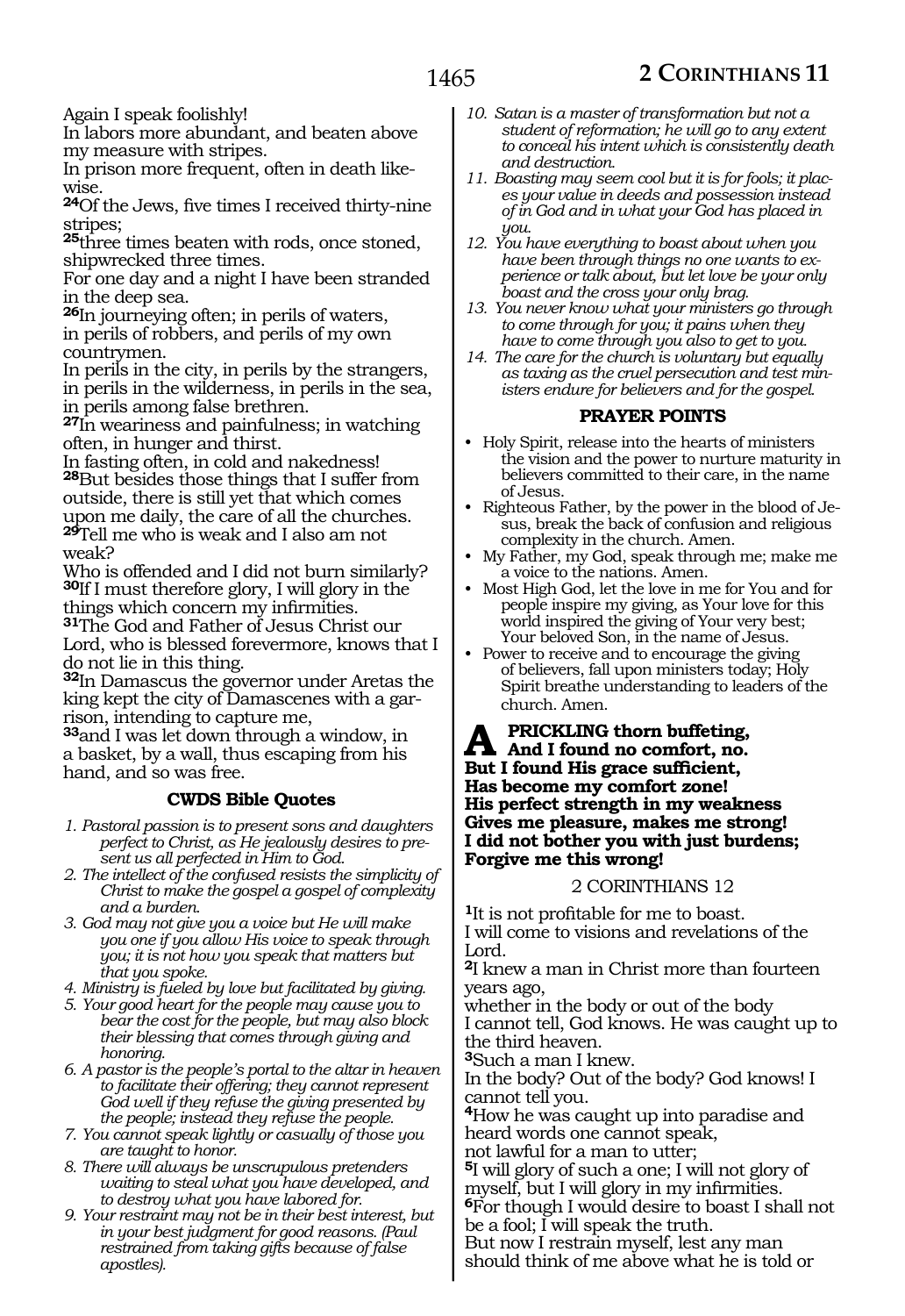what he sees me to be.

**<sup>7</sup>**And lest I should be exalted above measure through the abundance of revelation I have received, there was given to me a thorn in the flesh, the messenger of Satan, to buffet me, lest I become puffed up.

**<sup>8</sup>**For this thing I sought the Lord three times, that it should depart from me.

**<sup>9</sup>**And He replied, saying "My grace is sufficient for you! For My strength is made perfect in weakness."

I will most gladly, therefore, rather glory in my infirmities that the power of Christ may rest upon me.

**<sup>10</sup>**Therefore I take pleasure in my infirmities, in reproaches, necessities, persecutions, in righteousness and in distress for Christ's sake,

for when I am weak, then I am strong! **<sup>11</sup>**I have become a fool in boasting; you have compelled me to be.

For I ought to have been commended of you, for in nothing am I behind the very chief apostles, though I, of myself, am nothing.

**<sup>12</sup>**The signs of an apostle were performed among you, in all patience, signs and wonders and mighty deeds.

**<sup>13</sup>**For in what way were you inferior to other churches, but except that I myself did not burden you?

Forgive me this wrong.

**<sup>14</sup>**Behold, the third time I am ready to come to you and I will not be burdensome to you, for I do not seek what you have; it is you I desire.

For the children ought not to lay up for the parents, but the parents for the children. **<sup>15</sup>**I will spend and be spent for you gladly, though the more abundantly I love you, the less I am loved.

**16**But let it be so; I did not burden you; never-<br>theless, being crafty, I caught you with guile! **<sup>17</sup>**Did I make a gain of you by any of them whom I sent to you?

**<sup>18</sup>**I desired Titus to come, and with him a brother went.

Did Titus make a gain of you?

Did we not walk in the same steps?

In the same spirit did we not walk?

**19**Do you think that to you we excused ourselves?

We speak before God in Christ, dearly beloved; but all things we do are for the sole purpose of edifying you.

**<sup>20</sup>**For I fear, lest when I come to you, I shall not find you as I desire to, and that to you I should be as you do not wish;

lest there be debate, envying, wrath, strife, backbiting, whisperings, disputes and tumults.

**<sup>21</sup>**And lest when I come again my God may humble me before you and I shall weep over many who have already sinned and have not repented of the uncleanness,

fornication and lasciviousness committed by them!

### **CWDS Bible Quotes**

- *1. Your experience with God is no cause to elevate yourself by boasting, but to humble yourself by serving.*
- *2. Your boast in your infirmity for Christ is a brag in God's supremacy and a glorious blast in His ability.*
- *3. Some thorns are not for harm but to keep you conscious, always watchful and armed.*
- *4. The messenger may be from Satan but the message is from God; it is to remind you that the enemy is lurking looking for opportunities.*
- *5. When you have exhausted your ability, step into His availability; you may perform on half reliance but you peak on full reliance.*
- *6. Step out of you to step into Him and to stand with new experiences.*
- *7. Your confidence in all your challenges is that His grace is comprehensive and sufficient; your boldness in your weakness is that his strength is made perfect.*
- *8. Your take-away is that you will not be taken away by the test you would have the Lord take away from you, but you will be kept and perfected in the test by His grace.*
- *9. Your strength is the weakest when fighting spiritual battles and therefore your dependence on your strength is your weakness. His strength is really strong in the resignation of your strength and the recognition of your weakness.*
- *10. It is easy to use His glory to write your story, but it is best to use your story to give Him glory.*
- *11. You are at your best even at your very worst if the power of Christ is resting on you; your best is to let it rest and let Him work.*
- *12. Commend, honor, and appreciate your ministers for the work God is doing in them among you or you will force them to find other ways of encouraging themselves; encourage them to encourage you.*
- *13. God's ministers can block the people's blessing by restricting their giving, or build their blessing by encouraging their giving; the true burden is not sacrificial giving, but their inability to access God's blessings by having their giving restricted.*
- *14. To put the people above their possession is good and pleasing, but when it prevents them from giving it puts them apart from their real possession and therefore is deceptive.*
- *15. You are a kingdom currency in the hand of God to be spent for the souls of men; you spend by giving what you have; you are spent by giving of yourself.*
- *16. Feed from the Rock and keep loving even when love is not coming back; your expression of love is based on the love of God in you for people and not on the love of the people for you.*
- *17. Ministry is active care for the souls of believers; it does not end but rather begins with their salvation.*
- *18. The flesh rises up in spiritual places to defeat and to destroy purpose.*

### **PRAYER POINTS**

- Holy Spirit, make me a candidate of divine encounters and let it lead me to humility in service, in the name of Jesus.
- My Lord Jesus, You are the strength in my weak-